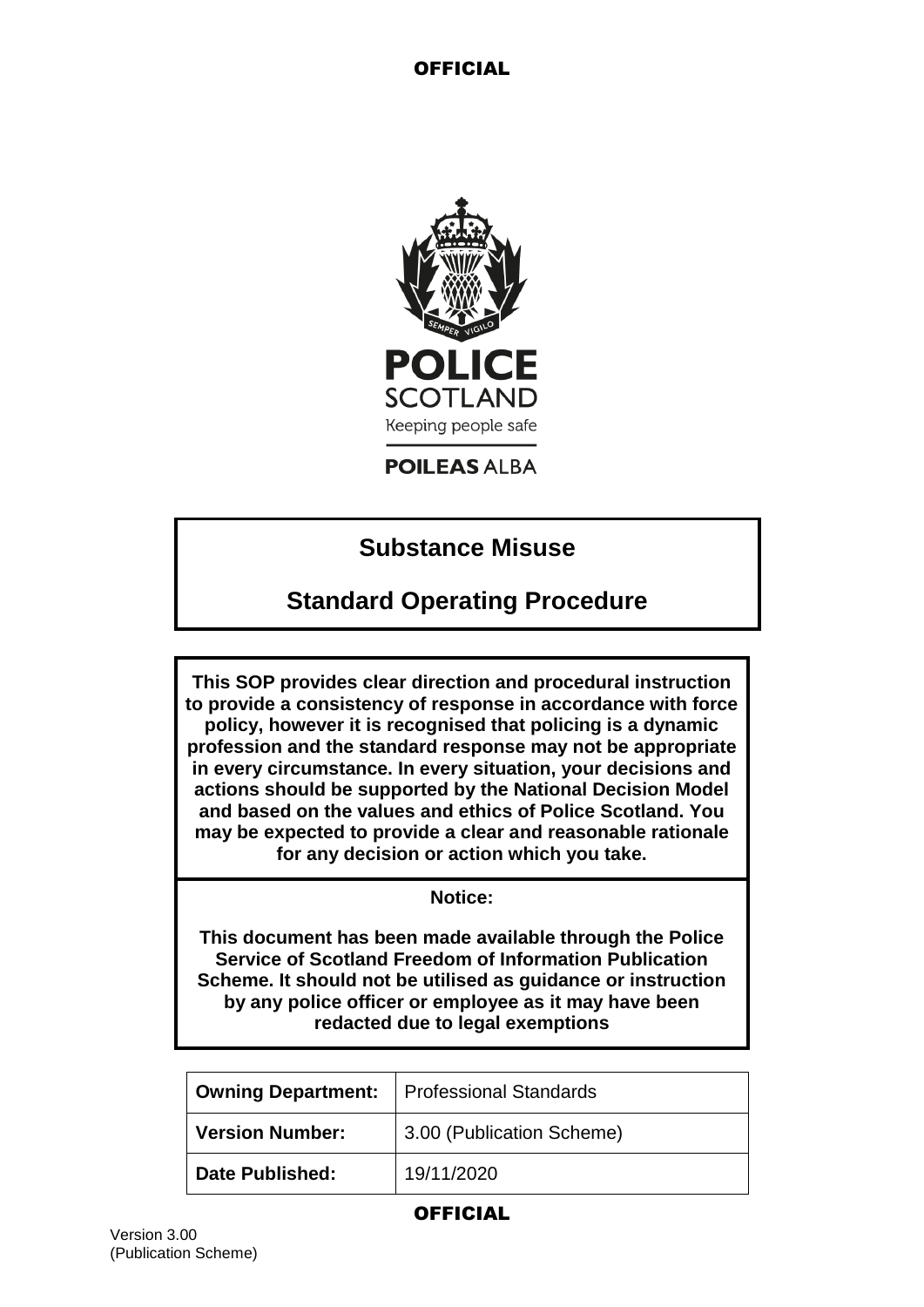# **1. Purpose/Scope**

This Standard Operating Procedure (SOP) supports the following Police Service of Scotland, hereafter referred to as Police Scotland, policies and regulations –

- Professional Standards
- Health, Safety and Wellbeing
- Police Service of Scotland Conduct Regulations 2014
- The Police Service of Scotland (Special Constables) Regulations 2013

This SOP provides a framework for the prevention and management of alcohol and substance misuse problems within Police Scotland.

The Standards of Professional Behaviour and the conduct regulations underpinning the processes described herein apply to police officers only.

## **2. Definitions**

For the purpose of this SOP the following definitions apply:

**Substance** - Alcohol, drugs or new psychoactive substances.

**Drugs** – controlled and prescription drugs as defined by the Misuse of Drugs Act 1971 together with any legislative amendments or associated regulations.

**New Psychoactive Substances** - any substance that is capable of producing a psychoactive effect.

**Misuse** - Used in such a manner that is illegal, harmful or problematic, either for the individual or others and affects a person's health, conduct or work capability.

**Alcohol Misuse** - The consumption of alcohol, either intermittent or continual, which affects the person's health, conduct or work capacity.

**Drug Misuse** - The use of illegal drugs and the inappropriate use of prescribed or non-prescribed drugs and other substances including, but not limited to, steroids or pro-hormones.

**Medical Review Officer (MRO)** - A medical practitioner engaged by the Contracted Testing Agency.

# **3. Health and Wellbeing**

Police officers and staff who present themselves to the Service with an alcohol or drug misuse problem will be supported however, they must demonstrate an intention to address the problem and take steps to overcome it. The use of illegal drugs will not be condoned and any associated breaches of the Standards of Professional Behaviour, including criminal law, will be assessed and dealt with appropriately.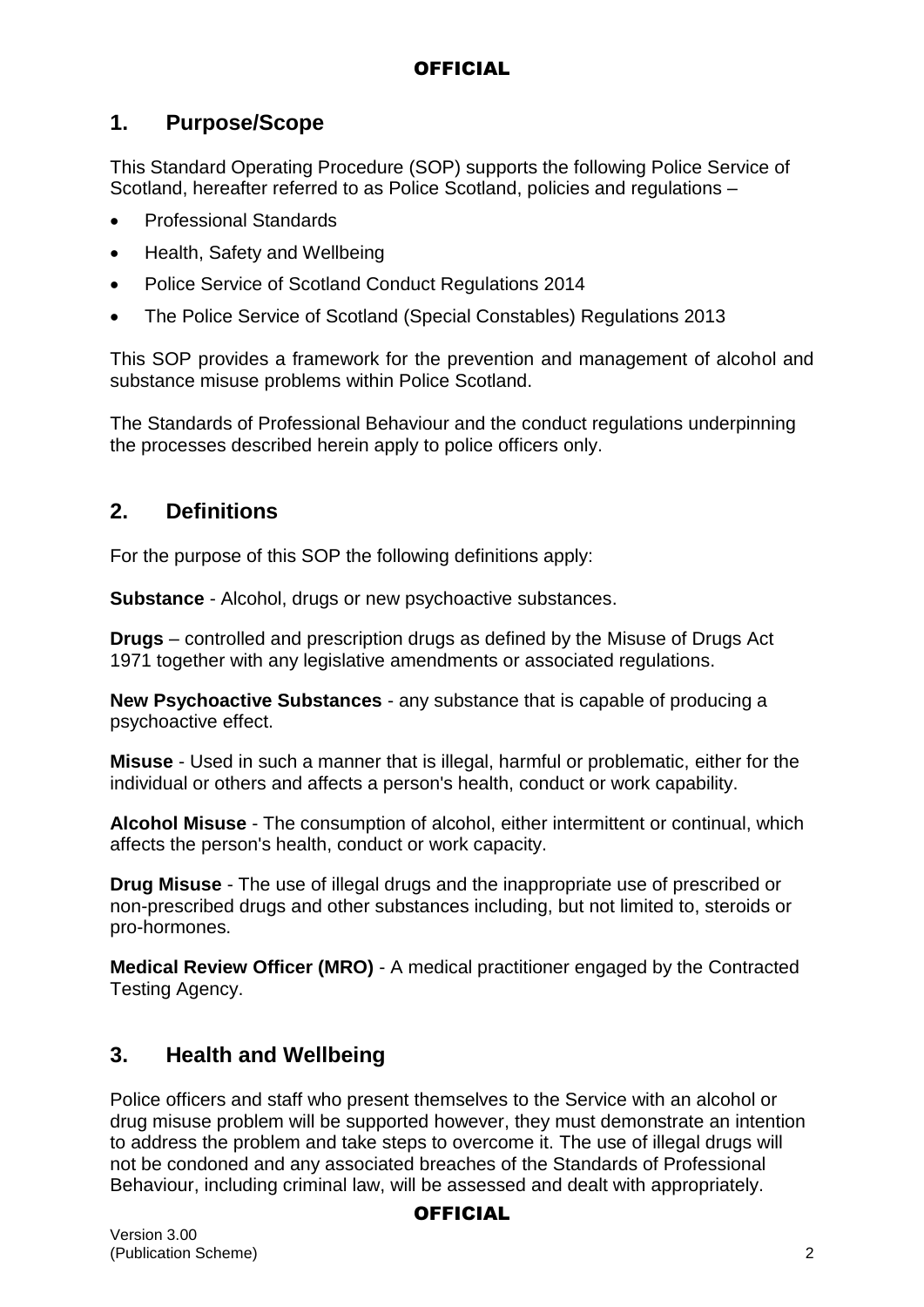In addition to referral to Occupational Health, a key objective from a wellbeing perspective is to signpost officers and staff to agencies or organisations who can support them with substance misuse problems.

Police Scotland have an Employee Assistant Programme (EAP) HELP, which provides confidential, independent, unbiased information and guidance from a team of trained wellbeing and counselling practitioners. This can be by telephone, on-line, or face-to-face appointment. These services are available to officers and staff, and to their family members aged sixteen or over.

**EAP** – 24/7 365 days of the year www.besupported.helpeap.com

## **External Support Organisations**

## **ALCOHOLICS ANONYMOUS** 24/7

Tel: 0845 7697 555 W: alcoholics-anonymous.org.uk

**GAMCARE** 24/7 Tel No: 0808 8020 133 W: gamcare.org.uk

## **NARCOTICS ANONYMOUS** Helpline daily 10am to Midnight

Tel: 0300 9991 212 W: ukna.org

# **4. Roles and Responsibilities**

| Chief Superintendent, Professional<br><b>Standards Department (PSD)</b> | Will implement, monitor and<br>conduct a cyclical review of this<br>SOP.                                                                                                                                                                   |
|-------------------------------------------------------------------------|--------------------------------------------------------------------------------------------------------------------------------------------------------------------------------------------------------------------------------------------|
| Conduct Unit, PSD                                                       | Organise and carry out 'with-<br>cause' drug testing of officers, and<br>maintain a record of all tests and<br>results.                                                                                                                    |
| All Supervisors, Police Scotland                                        | Submit management referrals to<br>$\bullet$<br>the Occupational Health Provider<br>Determine if an officer is fit for<br>$\bullet$<br>duty due to consumption of<br>alcohol<br>Submit referrals to PSD                                     |
| All Officers, Police Scotland                                           | Must ensure their work is not<br>$\bullet$<br>impaired as a consequence of<br>substance misuse;<br>Be aware that medicines<br>$\bullet$<br>prescribed to them, purchased<br>over the counter or obtained<br>legally elsewhere may have the |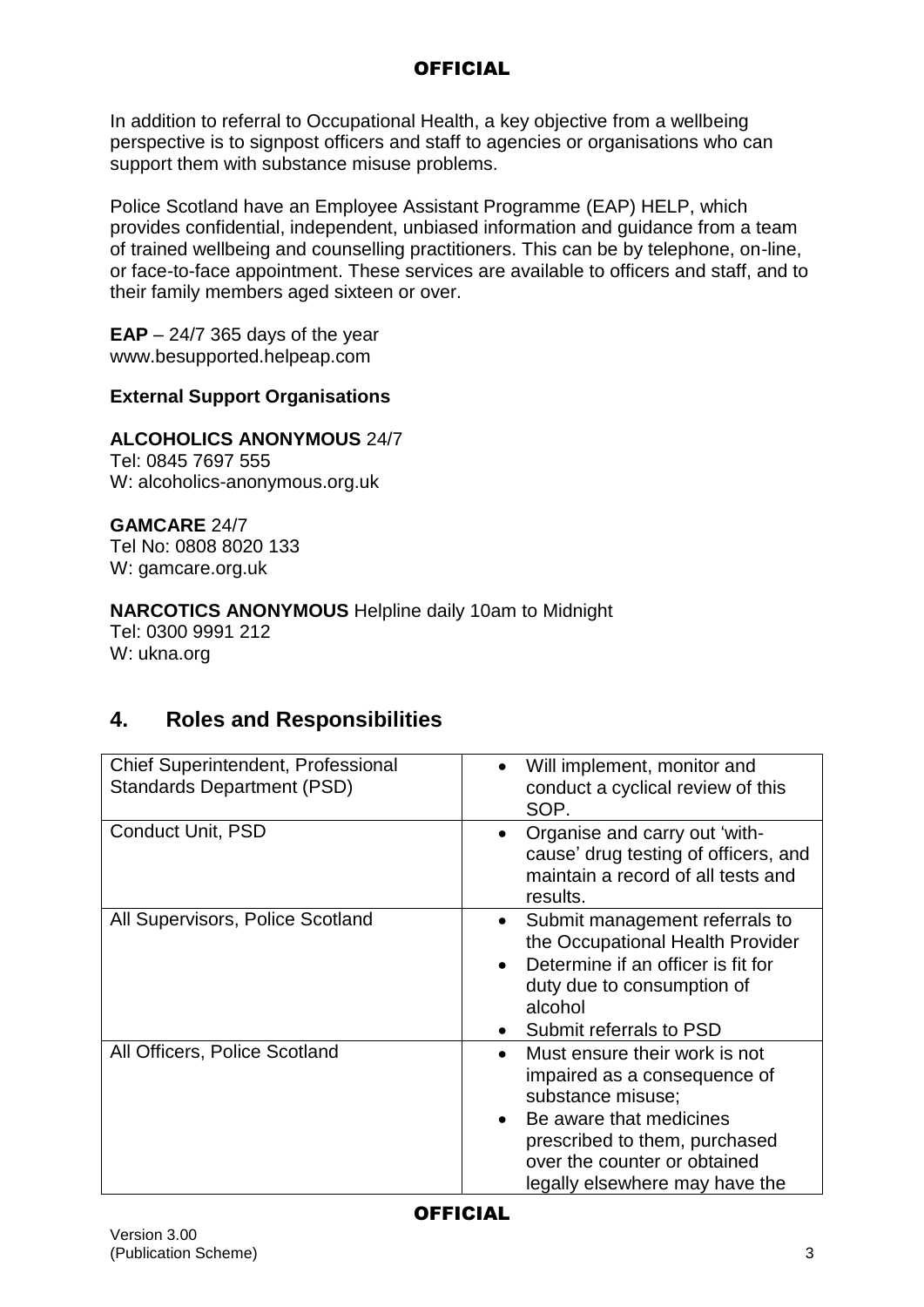| potential to impair them.<br>• Consult a GP or Pharmacist if they<br>have any concerns about the<br>impact a drug may have on their<br>ability to perform their role.<br>• Report any personal substance<br>misuse problems to their<br>supervisor immediately;<br>• If they believe that a colleague is<br>impaired by substance misuse,<br>bring it to the attention of a<br>supervisor or report it (see below); |
|---------------------------------------------------------------------------------------------------------------------------------------------------------------------------------------------------------------------------------------------------------------------------------------------------------------------------------------------------------------------------------------------------------------------|
|                                                                                                                                                                                                                                                                                                                                                                                                                     |

**NB: There is no requirement for officers to disclose any details of illness or medication to a supervisor, merely to highlight their belief they are, or may be, impaired. It will be for Occupational Health to discuss confidential medical information with the officer, with their consent, and take any necessary action.**

### **Reporting Substance Misuse**

The following methods can be used to report, in confidence, suspected substance misuse or illegal activity by colleagues.

- By Email: **Information has been removed due to its content being exempt in terms of the Freedom of Information (Scotland) Act 2002, Section 30, Prejudice to effective conduct of public affairs.**
- Integrity Matters
- Telephone the Professional Standards Department: **Information has been removed due to its content being exempt in terms of the Freedom of Information (Scotland) Act 2002, Section 30, Prejudice to effective conduct of public affairs.**
- Scottish Intelligence Database (SID)

Alternatively, concerns can be raised via a line manager or other supervisor.

### **External Contractors on Police Premises**

Where there is suspicion that an external contractor has been misusing, or is under the influence of alcohol or other substance, whilst on Police premises, their employer must be informed immediately and the required course of action agreed.

If a contractor is found under the influence of alcohol or other substance whilst on police premises, the Force Vetting Unit should be informed of the circumstances and an email forwarded immediately to: PoliceScotlandVetting@scotland.pnn.police.uk.

If there is any evidence that the contractor has driven to their place of work or are driving as part of their duty, police officers should act in accordance with the Road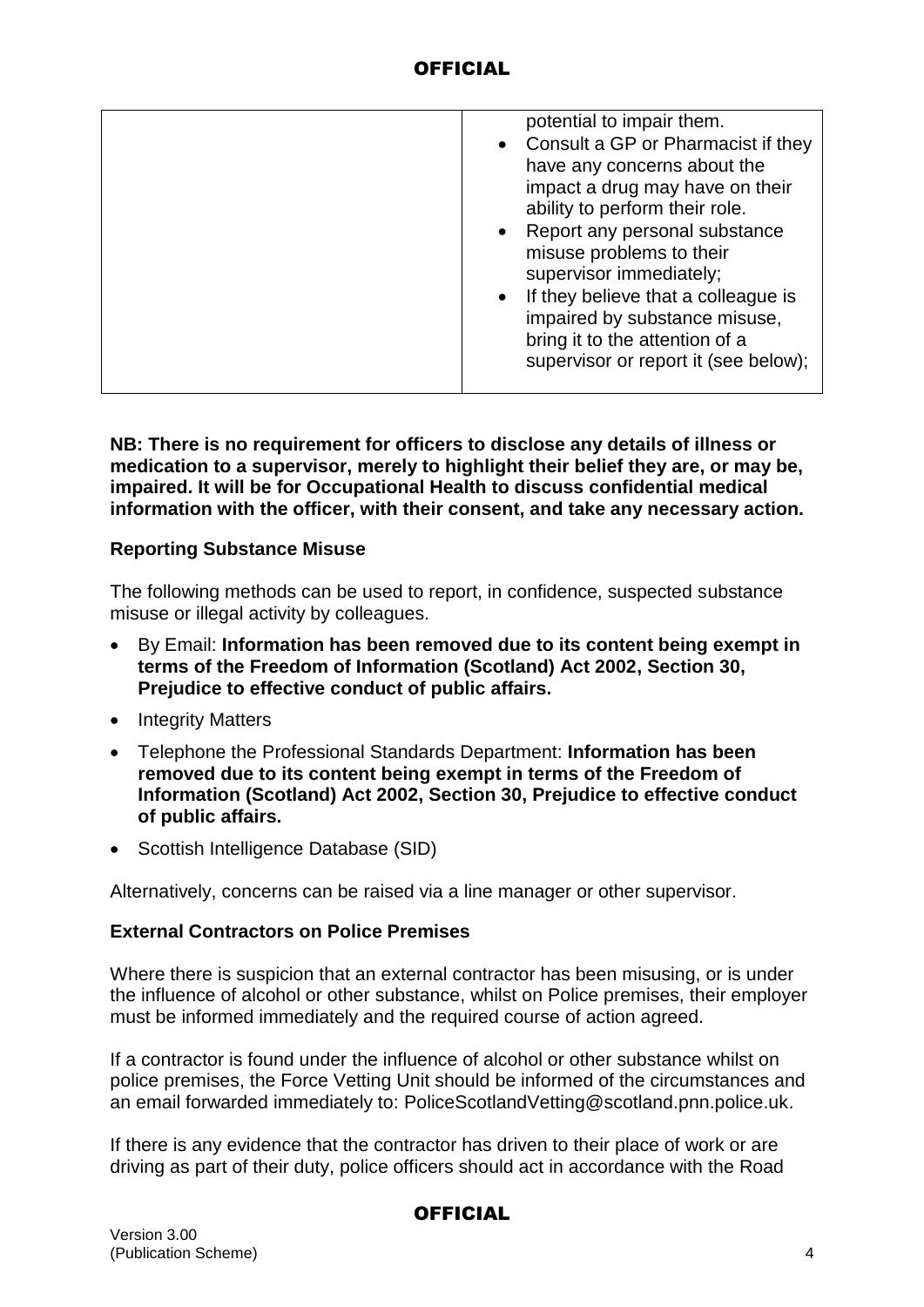Traffic Act 1988.

The responsibility for reporting a contractor to their employer will rest with the individual who has responsibility for overseeing or engaging with the contractors.

# **5. Fitness for Duty**

## **Impairment Evident or Suspected**

When on duty or presenting themselves for duty, officers must ensure they are fit to carry out their duties and responsibilities. An officer who is unexpectedly called to attend for duty and considers that they are not fit to perform such duty must bring this to the immediate attention of a supervisor.

Where substance misuse or addiction presents as an issue, the welfare of the officer will be a primary consideration in all decisions. Matters falling within criminal law or misconduct must not be dealt with as poor performance.

If an officer has concerns about their own drug or alcohol consumption or dependence, and the impact this may have on either their health, or ability to perform their role, they should seek support and assistance from their GP. An officer should also bring any concerns regarding their fitness to the immediate attention of a Supervisor.

Supervisors should use this information to form the basis of a confidential Management Referral which should then be submitted, with the officer's consent, to the Occupational Health provider.

A supervisory officer must determine whether an individual is unfit for general duties due to the consumption of alcohol. This will be based on their own observations and will not be quantifiable through a breath test.

If a supervisor suspects an officer is not fit for duty due to drugs or alcohol, these concerns should be discussed with the officer in the first instance to establish if there are any underlying issues. If impairment is suspected, the supervisor must document their observations and any supporting information, and submit an immediate referral to the PSD for consideration. PSD will thereafter carry out a Preliminary Assessment under Regulation 10 of The Police Service of Scotland (Conduct) Regulations 2014 or, in the case of a Special Constable, Preliminary Procedures under Regulation 12 of The Police Service of Scotland (Special Constables) Regulations 2013.

Supervisors have a duty of care to the individual officer, their colleagues and the public. Where impairment on duty is suspected, under no circumstances should the officer be allowed to continue operational duties or drive a motor vehicle. Consideration should be given to conveying the officer to their home address and into the care of a friend or family member.

It has been known for symptoms of diabetes to be mistaken for alcohol intoxication in the past. This possibility should be considered in such circumstances.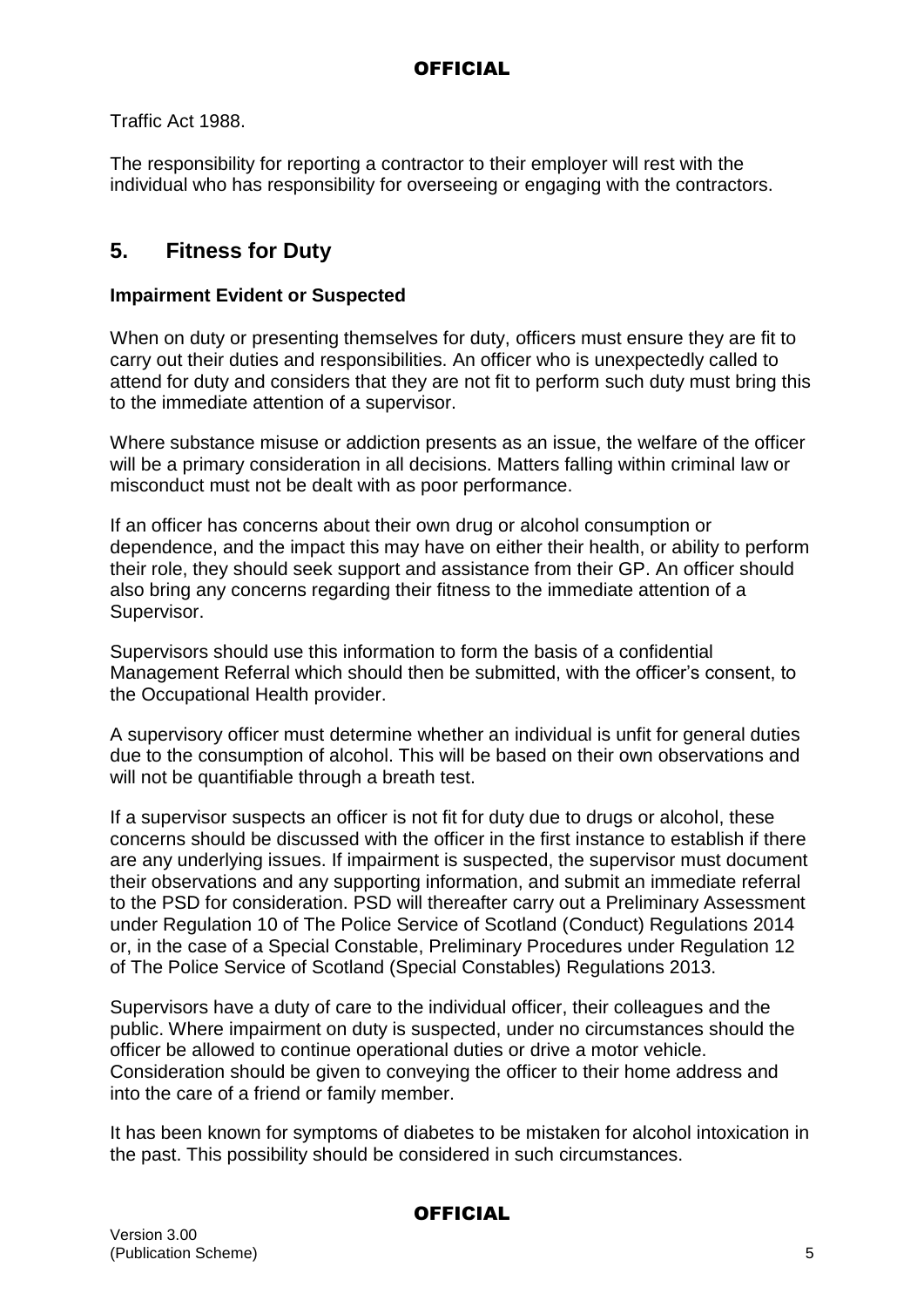In the event an officer discloses they have issues with drugs or alcohol after they have been challenged, a Management Referral should also be submitted, with the officer's consent, to the Occupational Health provider. This will not, however, negate any of the aforementioned processes.

## **Driving or Cycling and Substance Misuse**

If there is evidence that an officer has driven or cycled to work, or has driven or cycled in the course of their duties, while under the influence of alcohol, or while impaired through drugs, they must be dealt with under the terms of the Road Traffic Act 1988.

## **6. Substance Misuse Testing**

Substance misuse testing may be carried out in the following circumstances:

- 'With Cause' Testing (where information/intelligence is received regarding potential substance misuse);
- As part of the recruitment process All candidates will be tested as a condition of potential appointment. Officers/staff from recruitment teams will carry out the testing in these circumstances.

'With Cause' testing procedures apply to all police officers (including probationary officers) and Special Constables up to and including the rank of Chief Superintendent.

If the officer of concern is above the rank of Chief Superintendent, the matter will be referred by the PSD to the Scottish Police Authority (SPA).

There is no procedure by which members of Police staff can be required to provide a 'With Cause' sample. In appropriate circumstances, a request for a sample can be made by a trained officer as part of an investigation into alleged substance misuse by a staff member.

## **Drugs Tested**

The test will assess for the presence of the following drug classifications in every case, irrespective of the substance suspected of having been misused:

- Cannabis:
- Opiates
- Cocaine;
- Amphetamines;
- Benzodiazepines;
- Anabolic Steroids
- Hallucinogens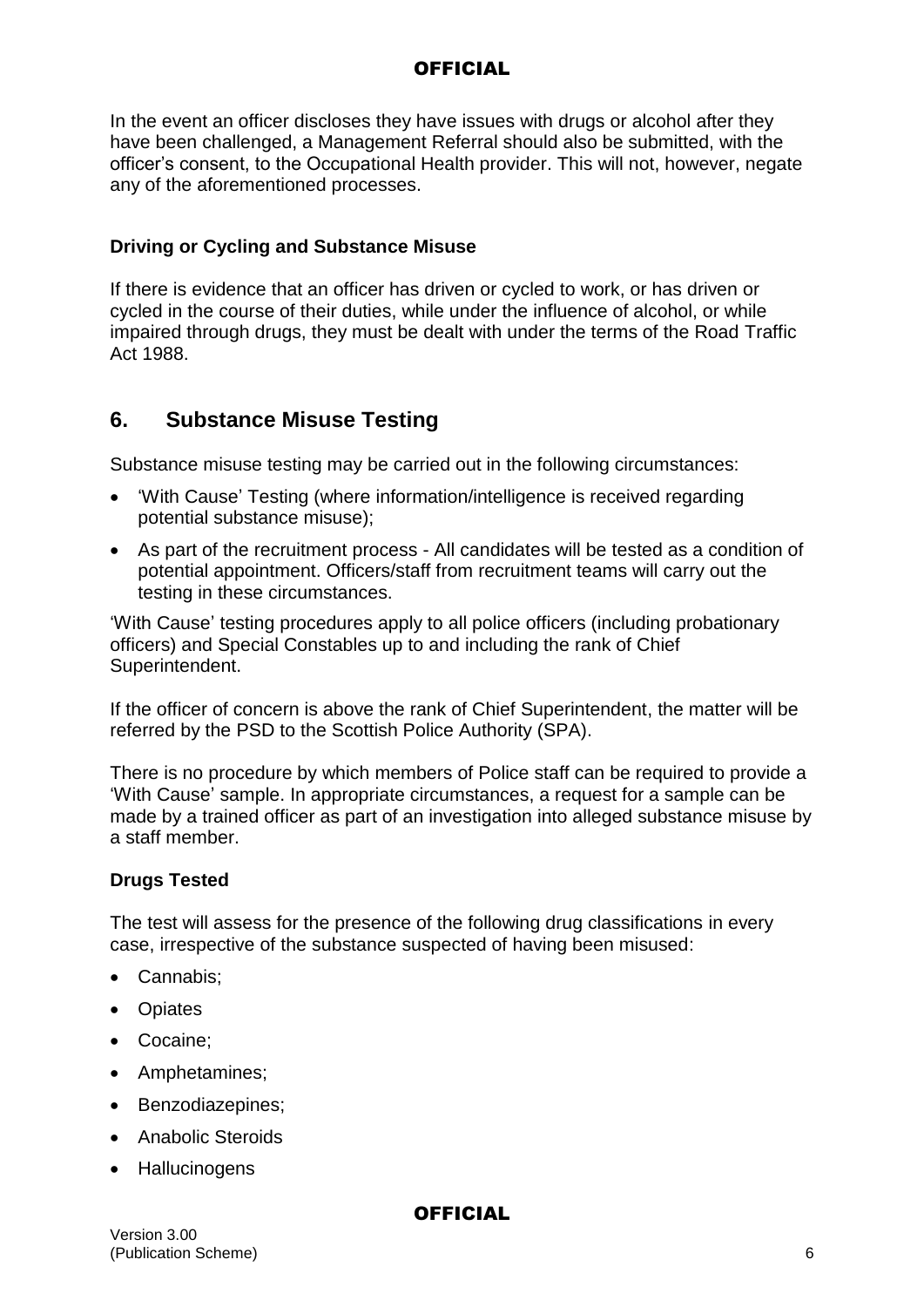- Psychoactive substances
- Any other relevant substance.

The types of substances to be tested will be subject to review and may change. An investigating officer can request a test for a specific substance if it does not form part of the existing panel of tests.

## **'With Cause' Drug Testing**

Where there is reason to suppose that an officer is misusing, or has misused a substance(s), then consideration will be given by the PSD as to whether it is necessary to require that individual to provide a 'With Cause' sample(s). Reason to suppose may arise from observations or reliable information and must be assessed on a case by case basis.

A serious accident or incident in the workplace, where it is suspected there may have been impairment through substance misuse, may provide reason to suppose. If information comes to light out with normal office hours, the on-call PSD officer must be notified.

Where reason to suppose has been established, a Preliminary Assessment will be carried out under the terms of Regulation 10 of The Police Service of Scotland (Conduct) Regulations 2014 by PSD. This will be followed by the appointment of an Investigating Officer (IO) under the terms of Regulation 10(4). Similarly, in the case of a Special Constable, the Preliminary Procedures outlined in Regulation 12 of The Police Service of Scotland (Special Constables) Regulations 2013 will be followed.

The decision to require an individual to provide a sample or samples will form part of the rationale contained within the Preliminary Assessment or Preliminary Procedures.

At the time of a requirement to provide a 'With Cause' sample(s), the officer will be provided with a Notice of Misconduct Investigation (Form 039-007) in accordance with Regulation 11 of The Police Service of Scotland (Conduct) Regulations 2014 or a Notice of Misconduct Investigation (Form (039-028) in accordance with Regulation 15 of The Police Service of Scotland (Special Constables) Regulations 2013.

Depending on the circumstances, there may be occasion to require an officer to provide a second 'With Cause' sample or samples for testing at a later date however this will be explained to the officer at the point of requiring the initial sample(s). The officer will not be given any advance notice of the timing of the requirement to provide the additional sample(s).

### **Sample Collection Process**

The decision on what sample(s) will be required rests with the Chief Inspector conducting the Preliminary Assessment or Preliminary Procedure, and will be dependent on the information received. One or a combination of all of the following samples will be obtained: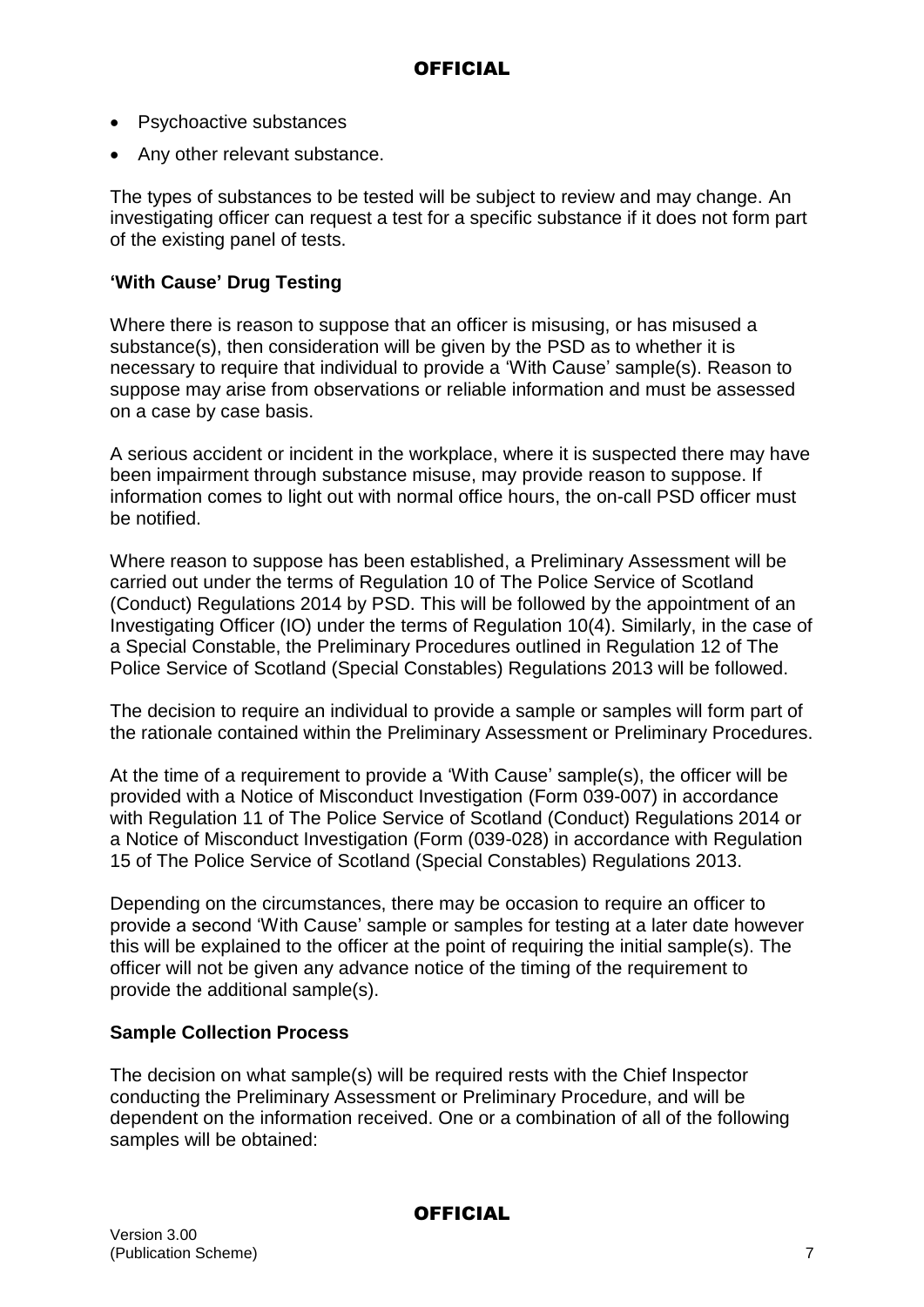- Hair:
- Urine:
- Oral fluid.

The process is thereafter subject to a chain of custody, ensuring samples cannot be tampered with and the integrity of the laboratory analysis and interpretation of the results is secure.

Trained police officers or Collecting Officers from the Testing Agency will carry out the collection of all samples. Training for this purpose is provided and certified by the Testing Agency, and the SCOPE record of such trained officers will contain their qualification and expiry date.

The process will be audio recorded and the officer has the opportunity to have a colleague, supervisor or staff association representative present. If the nominated person is deemed unsuitable or is unavailable, the officer will be informed and an opportunity will be given to nominate an alternative suitable substitute. The process will not be unduly delayed to await the attendance of a nominated person.

The officer will be given the opportunity to complete a Medical Declaration Form, highlighting any medication, treatment or other substance used within certain date parameters.

This document will be provided to the MRO to assist with the interpretation of sample results. The officer can provide this information under audio conditions or elect to complete the medical declaration form independently and provide it in a sealed envelope to the trained police officer or Collecting Officer from the testing Agency conducting the process. The Medical Declaration Form will be treated in the strictest confidence and will be submitted with the sample to the Testing Agency.

On completion of the sample(s) collection process, the officer will be provided with a copy of the relevant Chain of Custody form and Information for Donors leaflet(s), and their Divisional Commander/Head of Department will be updated to ensure welfare support is put in place.

A Briefing Paper outlining the circumstances will be presented by, or on behalf of, the IO to the Assistant Chief Constable (ACC) Professionalism and Assurance, who will consider whether the officer should be subject to workplace restrictions pending receipt of the drugs analysis.

The trained police officer or the Collecting Officer, will submit the sample(s) securely, by registered post, to the Testing Agency for analysis.

The sample(s) taken will be split. The A sample is used at the laboratory for drugs analysis, whilst the B sample is stored at the laboratory under secure conditions, pending any challenge of a positive result.

In the case of a challenge, the officer has the option to send the B sample to an independent accredited laboratory of their choice. The officer is required to meet the cost of the transfer and subsequent analysis.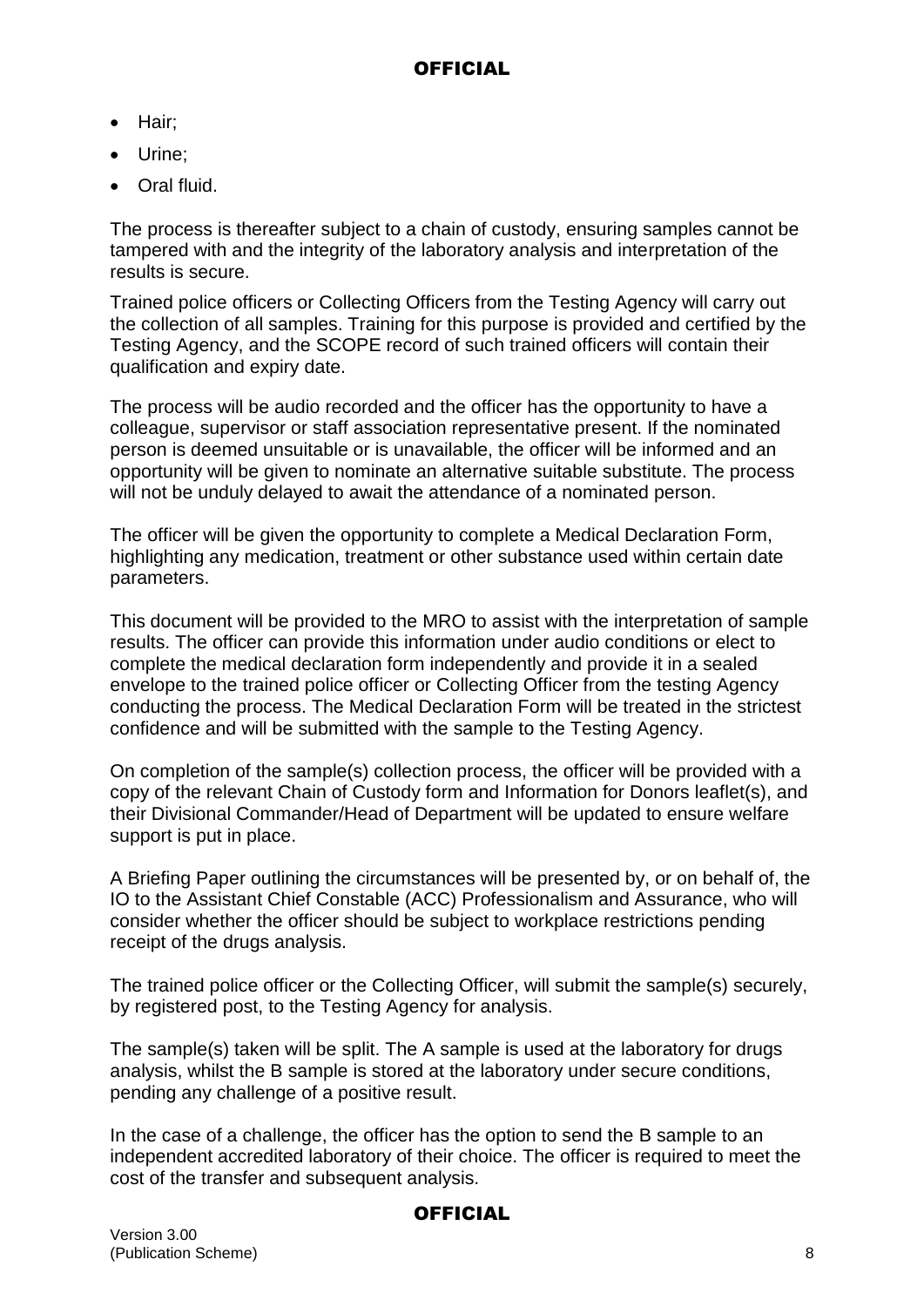## **Sample Analysis – Laboratory**

Analysis of all samples will be carried out, or facilitated by, the Police Scotland contracted Testing Agency.

All positive samples will be retained by the Testing Agency for 12 months or until the matter and any appeal are completed. It is the responsibility of the PSD IO to ensure the laboratory are notified of the requirement to retain the positive sample, if this is beyond the 12 month period. All negative samples will be destroyed within 2 weeks of the result being received by the PSD.

Following a positive laboratory analysis, the Testing Agency will submit a report to the MRO for independent review.

## **Medical Review Officer (MRO)**

The MRO will review positive laboratory results in conjunction with the information provided in the confidential Medical Declaration form. The review may involve a telephone discussion with the officer, providing the MRO with the opportunity to determine whether any other factors should be taken into account when reviewing the results. Only when the MRO is fully satisfied with the review will they declare a verified positive or verified negative result. A formal report will be submitted to the PSD for consideration.

**A verified negative result following MRO review is confirmation that the sample did not indicate substance misuse.**

### **A verified positive result following MRO review is confirmation that the sample did indicate substance misuse.**

In the event of a verified positive result, the IO will continue the investigation under the terms of the aforementioned legislation.

### **Refusal to Provide a 'With Cause' Sample**

Refusal or failure to provide a 'With Cause' sample(s) when required to do so without a reasonable excuse, or clearly attempting to evade or interfere with the test, will be considered a breach of the Standards of Professional Behaviour, as detailed in Schedule 1 of The Police Service of Scotland (Conduct) Regulations 2014, or the Conduct Constituting Misconduct outlined in Schedule 2 of The Police Service of Scotland (Special Constables) Regulations 2013, and will be assessed for potential misconduct proceedings.

Acting on advice from a colleague or staff association will not be considered a reasonable excuse for refusing to provide any sample.

A Briefing Paper will be presented by, or on behalf of, the PSD IO to the ACC Professionalism and Assurance, who will consider whether the officer requires to be placed on workplace restrictions whilst the misconduct process is ongoing. PSD will advise the officer's Divisional Commander/Head of Department of the circumstances.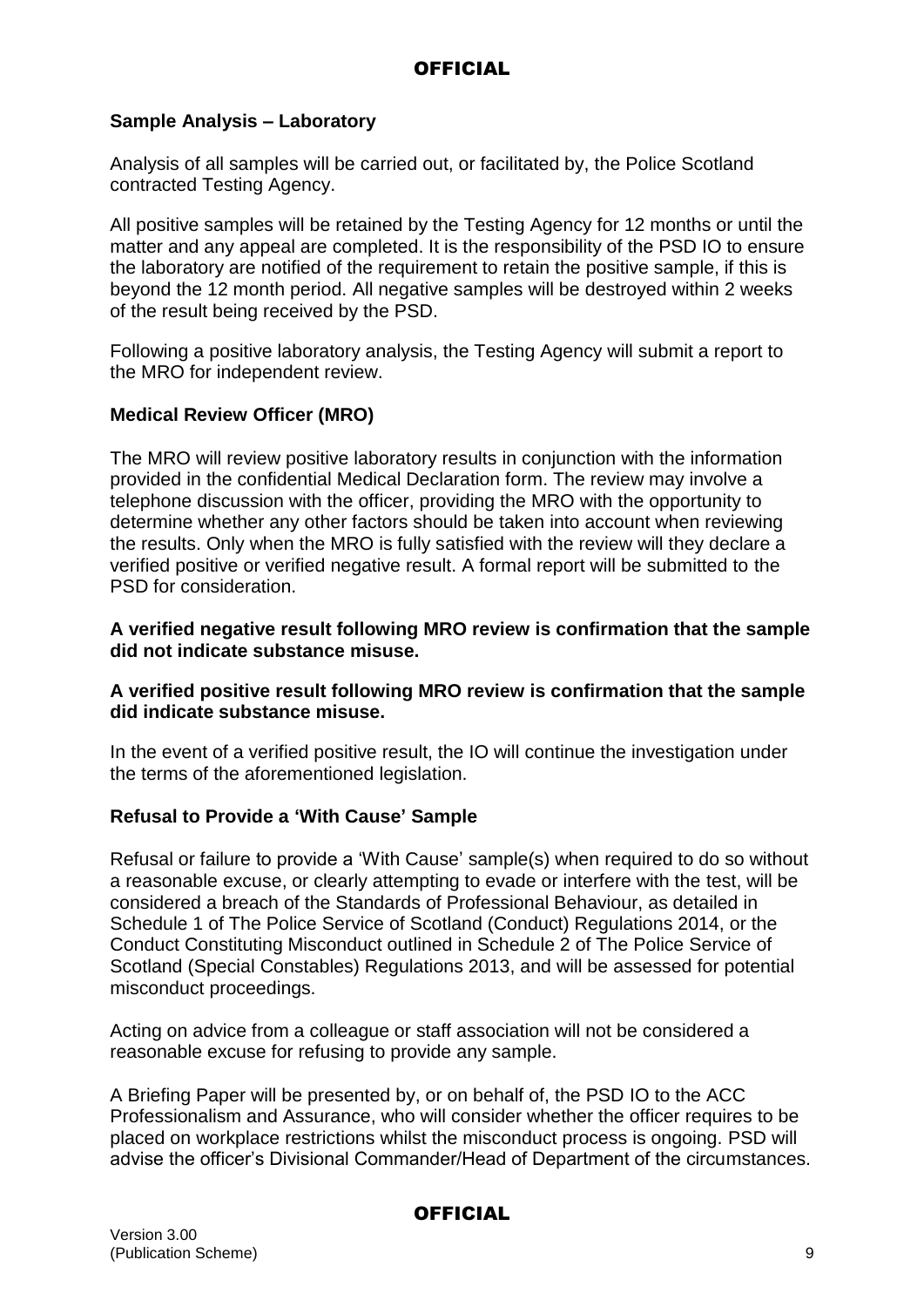## **Refusal on Grounds of Religion**

Where a Subject Officer objects, on grounds of religion, to providing a sample of hair for analysis, and it is otherwise evident that they are indeed a member of said faith, alternative samples will be considered.